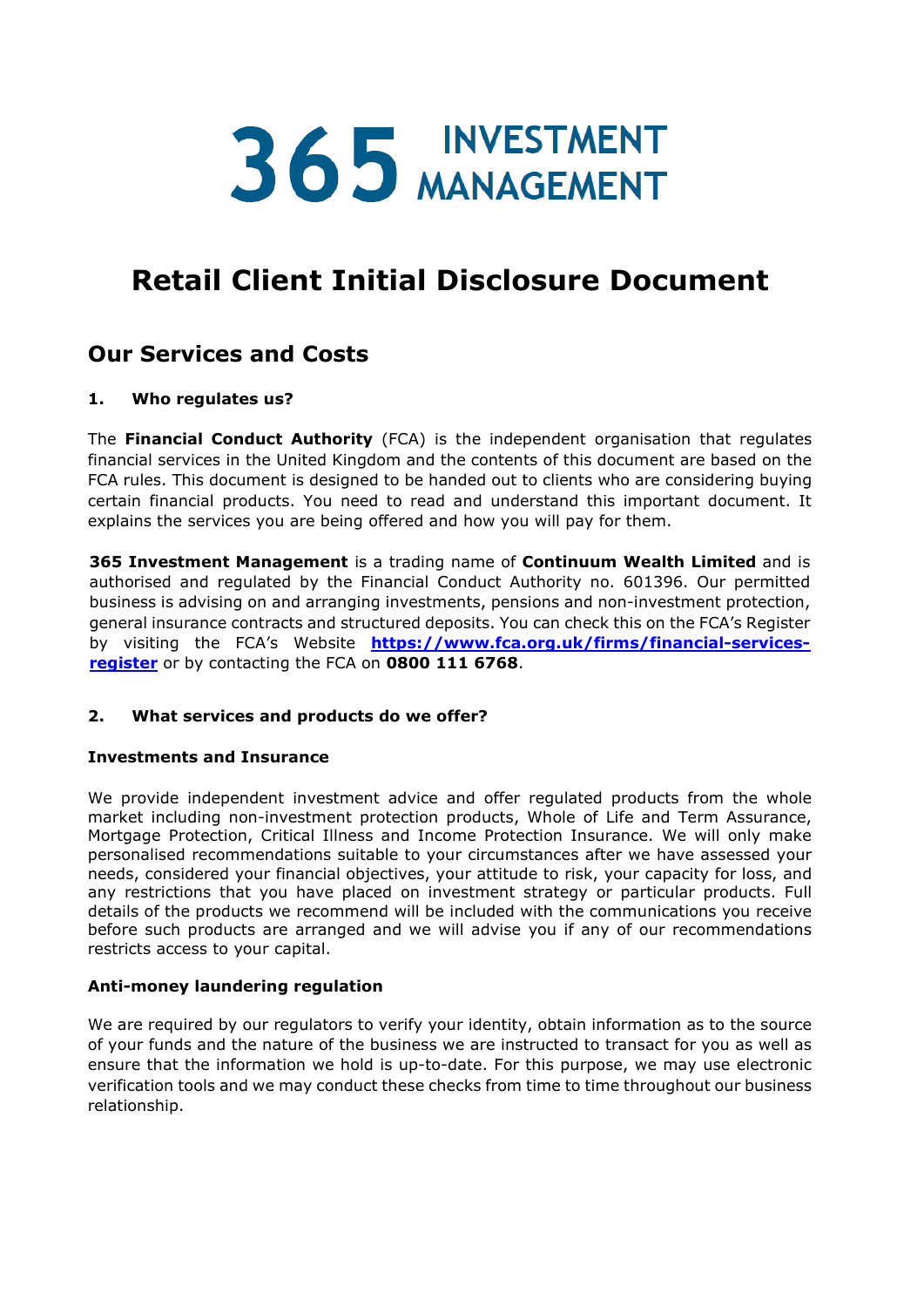#### **3. What is your work ethos?**

We will treat you as a retail client for all investment business as this will afford you the highest level of protection under the UK regulatory system as well as provide you with the right to take any complaint to the Financial Ombudsman Service. We are committed to providing the highest standard of service and have designed all our systems and processes accordingly so that we are:

- **open, honest and transparent in the way we deal with you;**
- **place your interests above ours;**
- **communicate clearly, promptly and without jargon;**

We act honestly, fairly and professionally and always conduct business in your best interests. If we become aware that our interests or those of one or more of our other clients conflict with your interests, we will write to you making full disclosure, detailing the steps we propose to take in order to ensure fair treatment and obtain your formal consent before we carry out your instructions. Where this cannot be achieved, we will not conduct the business.

#### **4. How do I give or terminate my instructions to you?**

You can give or terminate your instructions at any time, but without prejudice to the completion of transactions already initiated, by telephone, letter, email or text but such instructions will not be deemed to have been accepted by us until we have issued a confirmation to you. Any transactions affected before termination, a due proportion of any periodic fees for services will be settled to that date.

#### **5. What will I have to pay for your services?**

#### **Investments and Insurance**

We will discuss your payment options with you and answer any questions you may have. We will not charge you until we have agreed with you how we are to be paid. We will provide you with an **initial consultation free of charge**. This helps us to identify and understand your financial objectives and we will confirm how we can assist you in working towards these. We will also discuss the cost, and our services both initially and throughout our business relationship with you. We charge for our services by way of **fees, based on a percentage of the value of your investment**, or on an **hourly rate**.

#### **Financial review and personalised recommendations**

This can be a continuation from the initial contact or discussion, where agreed, or via a further appointment and the process will cover:

- gathering of information about your existing financial arrangements and full personal circumstances;
- understanding of your investment knowledge and experience, your attitude to risk and capacity for loss; taking into account your views about the relevant prevailing market conditions and your views regarding the future direction of such markets;
- recommendation of an asset allocation model that matches your risk profile and the subsequent assessment and suitability of any existing holdings;
- preparation of our recommendations to you;
- arranging a second appointment to explain and discuss our recommendations in detail.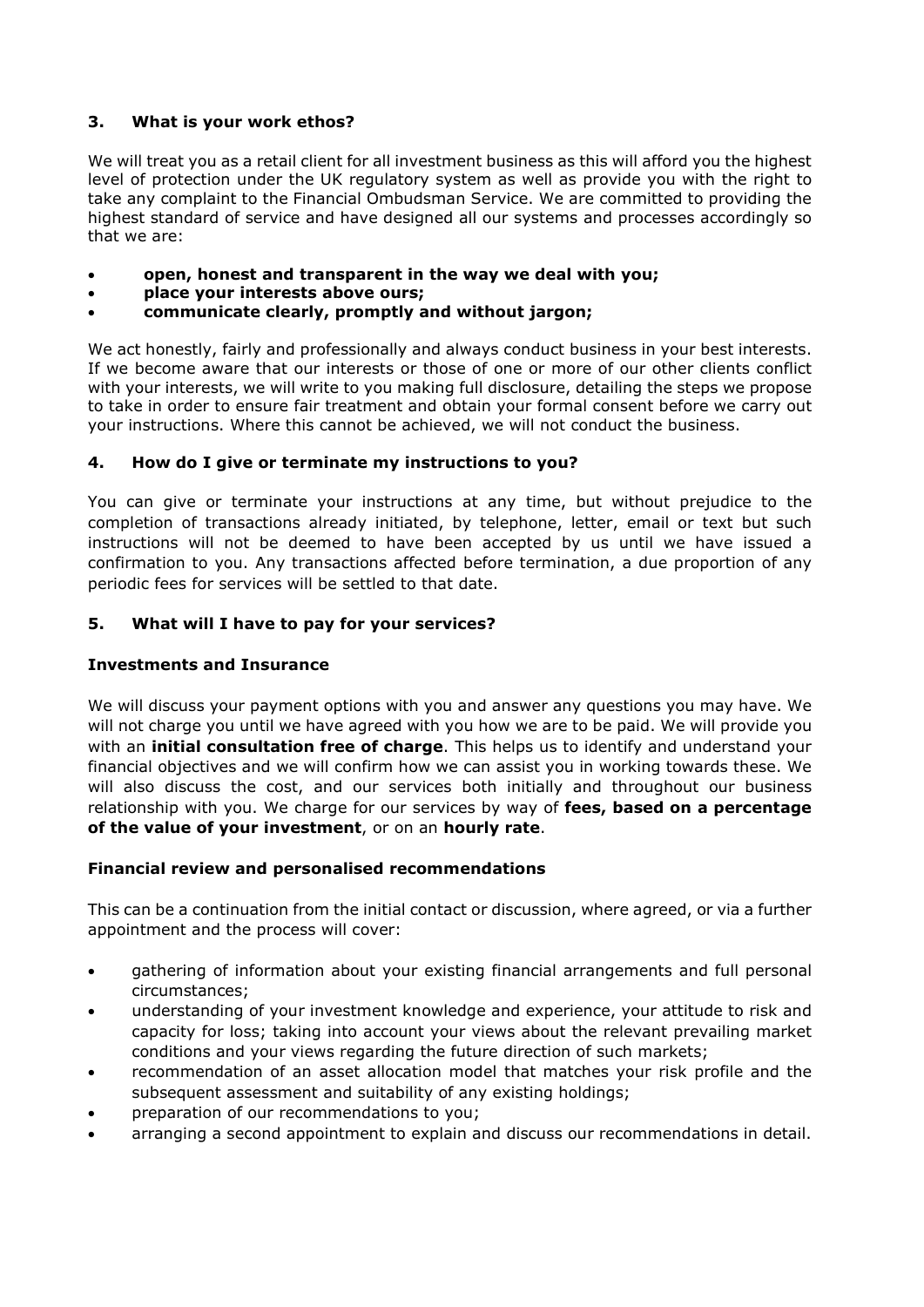Our charge for this service is a **fixed fee of £250** payable on provision of the report containing our recommendations to you. This fee will be waived wholly or in part should you decide to implement any of our recommendations.

#### **Policy arrangement and implementation – lump sum investments or transfers**

Should you instruct us to proceed with any of our recommendations we will act for you in the following ways:

- Handle all fund and policy administration on your behalf;
- Provide regular updates to keep you informed of progress;
- Ensure all your documents are issued in line with your expectations;
- Provide confirmation of all actions taken on your behalf in writing.

Our charge for this service is based on a percentage of the value you invest and/or transfer with a **minimum fee of £250**.

- **Up to £100,000 – 0.25%**
- **£100,001 to £500,000 – 0.20%**
- **£500,001 and above – 0.15%**

Where we receive such a payment we will waive our 'financial review and recommendation' fee by the same amount.

Example 1; if we arrange an investment on your behalf for £50,000 our implementation fee would be £125. As this is less than the 'financial review and personalised recommendation' fee of £250 we would not charge you any further fees.

Example 2; if we arrange investments on your behalf totalling £200,000 our implementation fee would be £450. As this exceeds the 'financial review and personalised recommendation' fee of £250, an additional fee of £200 would be applied.

#### **Policy arrangement and implementation – regular premium Savings or Investments**

Our fee for implementing a regular premium savings or investment plan would be £150. Please refer to the Payment Options section for further details.

#### **On-going review service for existing lump sum investments or for existing regular premium savings or investments**

There is a fee for any on-going work, such as periodic or on-going reviews, we carry out on your behalf. We will agree the rate, frequency and length of this on-going service with you before beginning any service, or prior to, making our personalised recommendations to you. Typically, our fees are **1% per annum**, with a **minimum fee of £250**, are based on the value of your investments at each 6-month anniversary and are paid pro-rata in arrears. The amount you pay will fluctuate with the value of your investments.

The fees can be deducted from your investments or paid directly by you. You should note that when paid from your investments this may reduce your personal tax thresholds and/or exemption levels. When this occurs, we will discuss it with you and confirm it in your personalised recommendation report.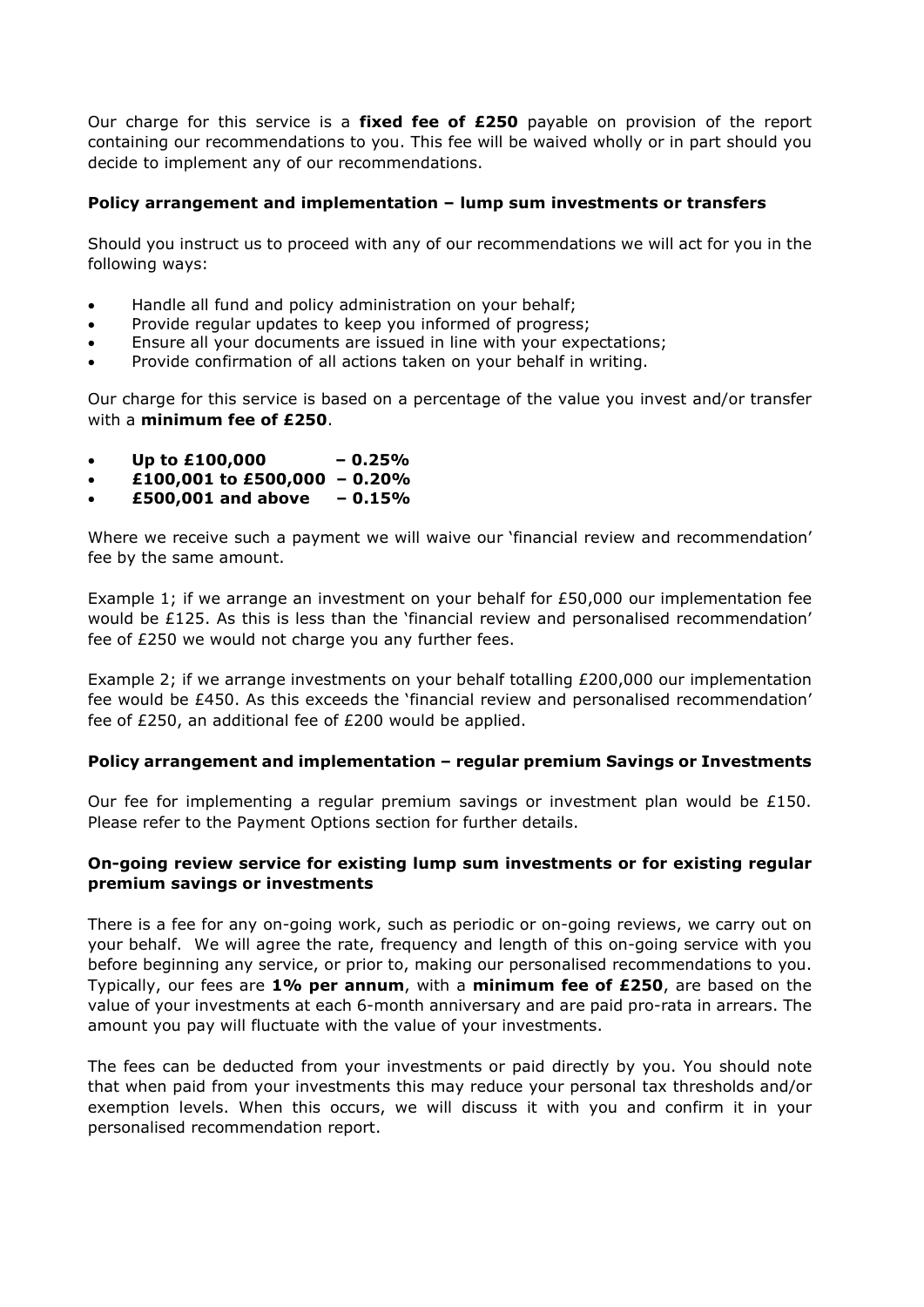Example 1; if your investments are valued at £20,000 the on-going review service fee would have been £200 in accordance to scale above. As this less than the minimum on-going service fee of £250, we would charge you an additional £50.

Example 2; if your investments are valued at  $£100,000$  the on-going review fee would be  $£1,000.$  As this is above the minimum on-going review fee, no additional fees would be applied.

#### **Your Payment Options**

The fees can either be taken from your investment or paid directly by you. We will discuss your payment options with you and answer any questions you may have. We will not charge you until we have agreed with you how we are to be paid.

#### **Paying your on-going review service fees in a single payment**

This fee will become payable on completion of our work and we will require you to settle our fees within 7 days from completion of our work. We accept electronic payments, cheques or card payments but **we do not accept payment by cash**.

Example 1; if your monthly contribution is £35 and the value of your investment is £10,000, our fee would have been £100. As the minimum on-going service review fee is £250, we will charge you an additional fee of £150.

Example 2; if your monthly contribution is £150 and the value of your investment is £40,000, our fee would be £400. As this exceeds the minimum on-going service review fee of £250 no additional charges would be applied.

#### **Paying your on-going review service fee by installments**

Settling the on-going review service fee by installments is only available where a regular premium product is recommended. If you buy a regular premium product, you can choose to have your on-going review service fee deducted from the product through instalments. Although you pay nothing up front, that does not mean that our service is free. You still pay us indirectly through deductions from the amount you pay into your products and these deductions will reduce the amount left for investment.

#### **Paying for our services by the hour**

If you prefer you can ask to pay for our services by the hour and our hourly rate for our services provided is **£120 + VAT**. We will provide you with an initial estimate before any work commences and seek your express consent if our work is likely to exceed such estimate.

#### **Keeping up your payments**

Should you decide to pay this fee through your policy and payments to the policy subsequently cease, we will calculate the total payments received to date and charge you the balance against the 'financial review and recommendation' fee.

Example 1; if your monthly contribution is £35 and our implementation fee is £150, we will deduct £12.50 from each monthly contribution. Should payments cease after 6 months - and £75 has been collected - the difference between this and the implementation fee of £150 would be due, namely £75.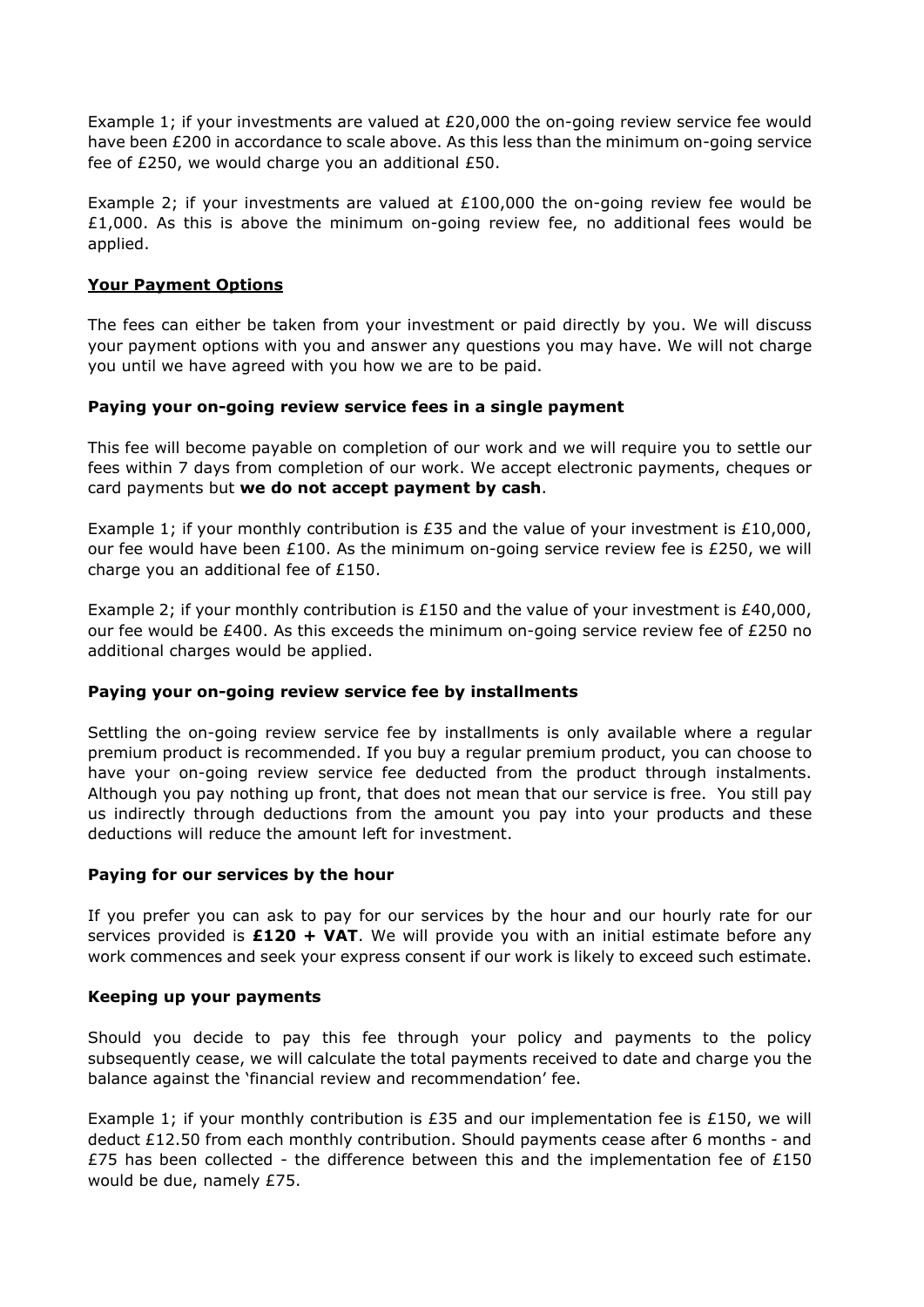#### **6. What about Data Protection?**

The information you have provided is subject to the Data Protection Act 2018 (the "Act"). By signing this attached engagement form you consent to our firm or any company associated with us, processing your personal data, both manually and by electronic means, for the purposes of providing advice, administration and management. **We will not pass your details for marketing purposes to any other companies.** "Processing" includes obtaining, recording or holding information or data, transferring it to other companies associated with us, product providers, the FCA or any other statutory, governmental or regulatory body for legitimate purposes including, where relevant, to solicitors and/or other debt collection agencies for debt collection purposes and carrying out operations on the information or data.

In the process of our firm providing services to you we may be required to pass your personal information to parties located outside of the European Economic Area (EEA) in countries that do not have Data Protection Laws equivalent to those in the UK. Where this is the case we will take all reasonable steps to ensure the privacy of your information. The information provided may also contain sensitive personal data for the purposes of the Act, being information as to your physical or mental health or condition, the committing or alleged committing of any offence by you, any proceedings for an offence committed or alleged to have been committed by you, including the outcome or sentence in such proceedings, your political opinions, religious or similar beliefs, sexual orientation, or your membership of a Trade Union.

Please be assured that our firm and any company associated with us will treat all personal data and sensitive personal data as strictly confidential and will not process it other than for a legitimate purpose. All steps will be taken to ensure that the date is accurate, kept up to date, not kept for longer than is necessary, safeguarded against unauthorised or unlawful processing and accidental loss or destruction. Subject to certain exceptions, you are entitled to have access to your personal and sensitive personal data held by our firm.

If at any time you wish our firm or any company associated with us to cease processing your personal data, or your sensitive personal data, or communicating with you for marketing purposes, please contact:

In Writing: **The Data Protection Officer, 39 High Street, Marlow, Bucks, SL7 1AU.**

By Telephone: **01628 947347**

#### **7. What do I do if I have a complaint?**

If you wish to register a complaint, please contact us:

In Writing: **Compliance Oversight, 39 High Street, Marlow, Bucks, SL7 1AU.**

By Telephone: **01628 947347**

If you cannot settle your complaint with us, you may be entitled to refer it to the Financial Ombudsman Service.